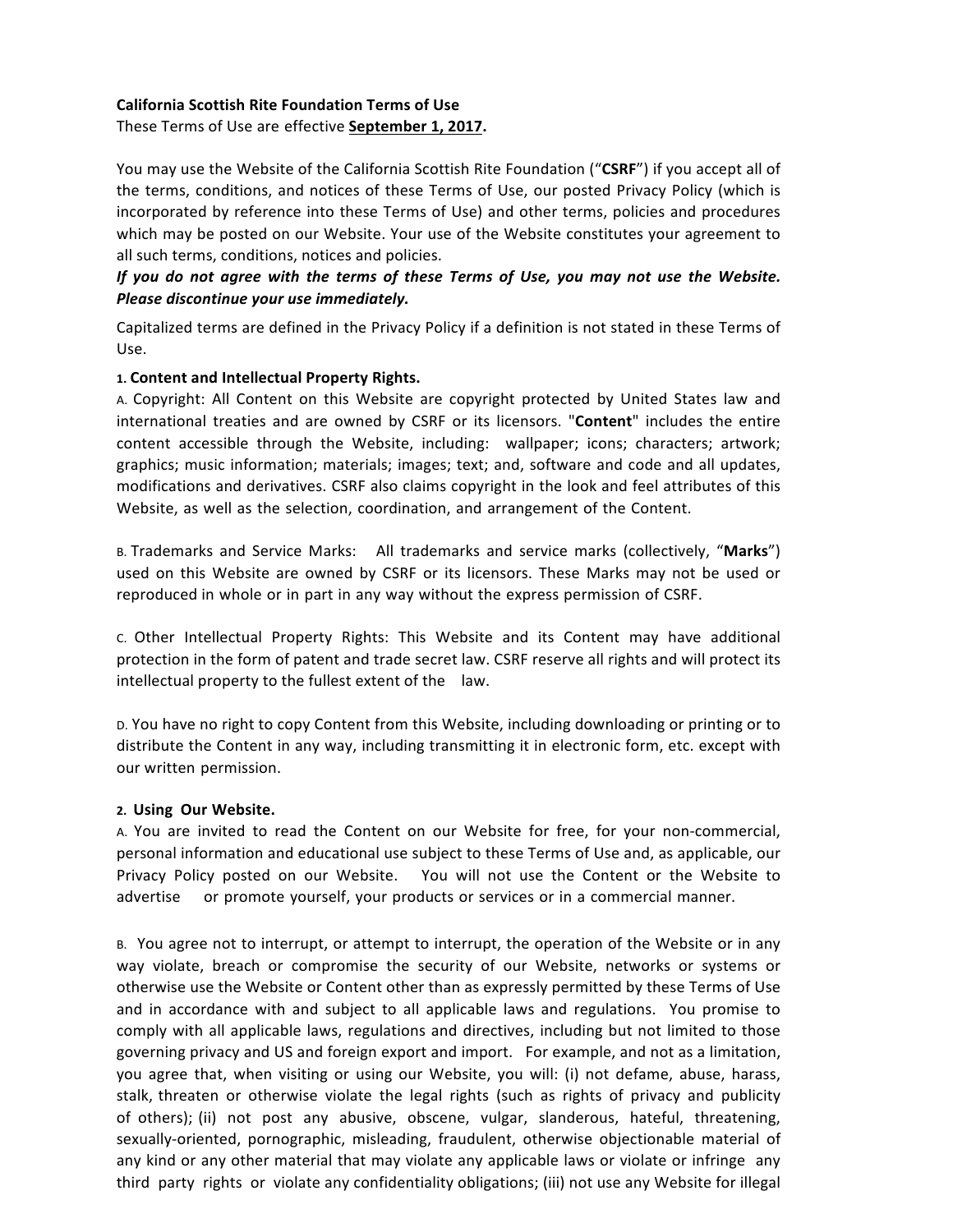purposes; (iv) not advertise or offer to sell or buy any goods or services for any business purpose unless such Website specifically allows such messages; (v) not conduct or forward surveys, contest, pyramid schemes or chain letters; (vi) not harvest or otherwise collect information about others, including e-mail addresses, without their consent; (vii) comply with all requirements, procedures, policies of the Website and all applicable laws and regulations including U.S. export control laws, policies, procedures, laws, regulations and directives governing privacy and the Terms of Use posted on the Websites; (viii) not take any action that imposes, or may impose, in the sole discretion of the CSRF, an unreasonable or disproportionately large load on the infrastructure or otherwise be disruptive including but not limited to "flooding" any group with posts; (ix) not to upload, post, use or otherwise make available any content that contains software viruses or any other corrupt computer code, files or programs that impair the use of any computer software or hardware or telecommunications equipment; or  $(x)$  not use information or data on the Website for commercial purposes or purposes other than CSRF-related business.

#### **3. Password and User Name.**

Access to some content accessible from this Website may be password controlled. By using the protected portions of this Website which are password protected, you are certifying that you are authorized to access and use the Website and agree to be bound by these Terms of Use (and any additional terms required for access to password controlled content) and that the user name and password are unique to you. You are solely responsible for maintaining the confidentiality of your user name and password. You are advised that you could be held liable for losses incurred by CSRF as a result of the misuse of your user name, password or account.

#### **4. Use of Communication Services.**

A. The Website may contain bulletin board services, chat areas, news groups, forums, communities, personal web pages, calendars and/or other message or communication facilities designed to enable you to communicate with the public at large or with a group (collectively, "Communication **Services**"). You agree to use the Communication Services at your own risk and that you are solely responsible for the contents of your private and public communications, whether uploaded, posted, emailed or otherwise transmitted. You agree only to post, send and receive messages and material that are proper and related to the particular Communication Service and otherwise in compliance with these Terms of Use and any other applicable terms of use.

B. CSRF has no obligation to monitor the Communication Services. However, CSRF reserves the right to review materials posted to a Communication Service and to remove any materials in its sole discretion. CSRF reserves the right to terminate your access to any or all of the Communication Services or Website at any time without notice for any reason whatsoever.

c. Always use caution when giving out any personally identifying information about yourself or your children in any Communication Service. CSRF does not control or endorse the content, messages or information found in any Communication Service and, therefore, CSRF specifically disclaims any liability with regard to the Communication Services and any actions resulting from your participation in any Communication Service. Users are not authorized CSRF spokespersons, and their views do not necessarily reflect those of the CSRF.

D. Materials uploaded to a Communication Service may be subject to posted limitations on usage, reproduction and/or dissemination. You are responsible for adhering to such limitations if you download the materials.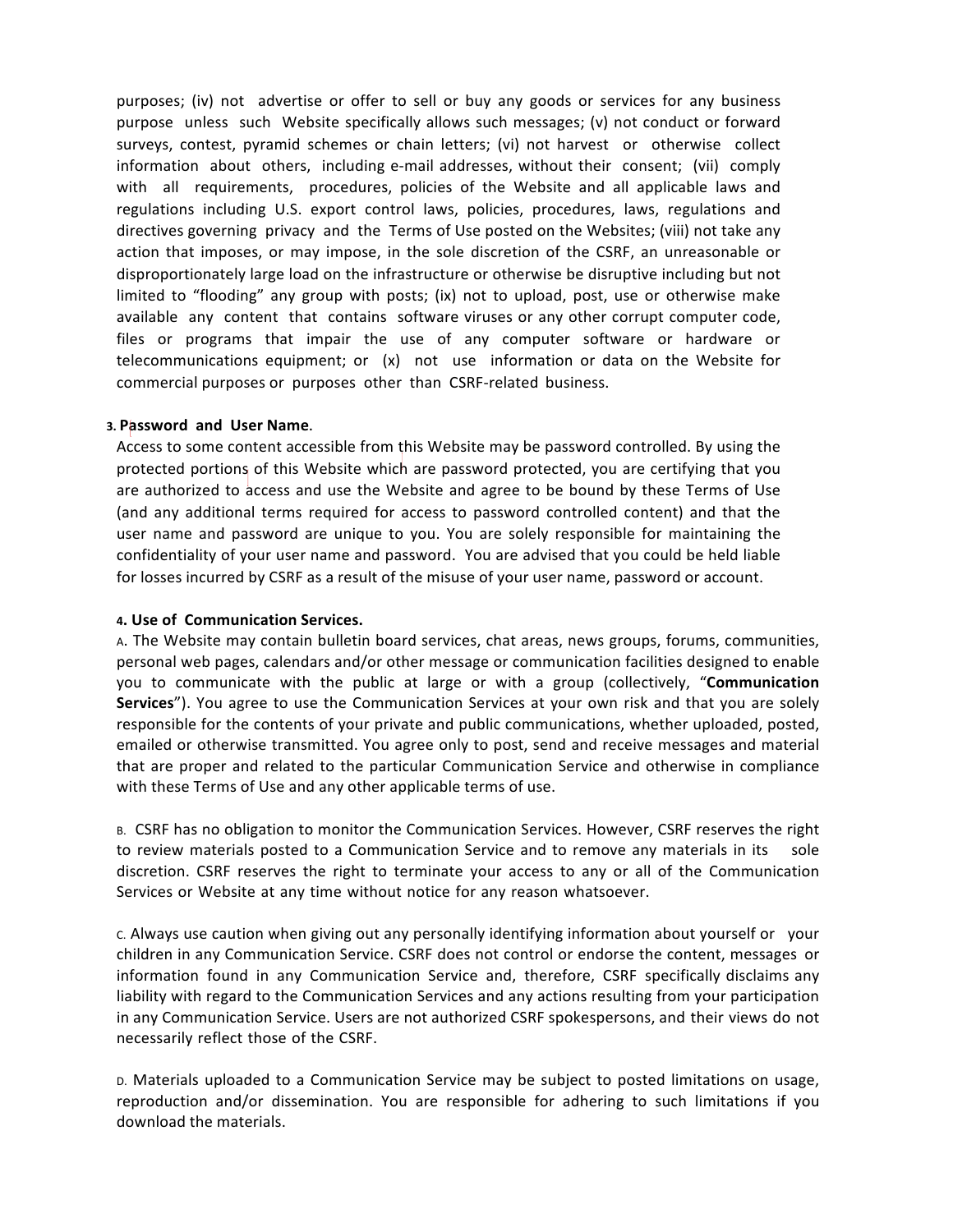#### 5. **Material Provided to CSRF**

A. CSRF does not claim ownership of the materials you provide to the CSRF (including feedback and suggestions) or post, upload, input or submit to any Website or its associated services (collectively "Submissions"). However, by posting, uploading, inputting, providing or submitting your Submission you are granting CSRF, its affiliates, employees, contractors, leadership, members, service providers, advisors, accountants, auditors, other professional advisors and temporary employees and clients, permission to use your Submission in connection with CSRF's legitimate interests including, without limitation, the rights to copy, distribute, transmit, publicly display, publicly perform, reproduce, edit, translate and reformat your Submission; and to publish your name in connection with your Submission. No compensation will be paid with respect to the use of your Submission, as provided herein. CSRF is under no obligation to post or use any Submission you may provide and may remove any Submission at any time in CSRF's sole discretion.

B. By posting, uploading, inputting, providing or submitting your Submission you warrant and represent that you own or otherwise control all of the rights to your Submission as described in this section including, without limitation, all the rights necessary for you to provide, post, upload, input or submit the Submissions.

## **6. Links to Third Party Sites.**

The Website may contain links to other websites ("Linked Sites"). The Linked Sites are not under the control of CSRF and CSRF is not responsible for the contents of any Linked Site, including without limitation any link contained in a Linked Site, or any changes or updates to a Linked Site. CSRF is not responsible for webcasting or any other form of transmission received from any Linked Site. CSRF is providing these links to you only as a convenience, and the inclusion of any link does not imply endorsement by CSRF of the site or any association with its operators. 

# **7.** Digital Millennium Copyright Act

A. If you are a copyright owner or an agent of a copyright owner, and you believe that any Content on our Website infringes your copyright(s), then you may submit a notification pursuant to the Digital Millennium Copyright Act of 1998 (the "DMCA") by providing our Designated Copyright Agent with the following information in writing ("Notice").

- a physical or electronic signature of a person authorized to act on behalf of the owner of an exclusive right that is allegedly infringed.
- identification of the copyrighted work claimed to have been infringed, or, if multiple copyrighted works at a single online website are covered disabled, and information reasonably sufficient to permit SCRF to locate the material.
- information reasonably sufficient to permit CSRF to contact the Complainant, such as an address, telephone number, and, if available, an electronic mail address at which the Complainant may be contacted.
- a statement that the Complainant has a good faith belief that use of the material in the manner complained of is not authorized by the Complainant, its agent, or the law.
- a statement that the information in the notification is accurate, and under penalty of perjury, that the Complainant is authorized to act on behalf of the owner of an exclusive right that is allegedly infringed.

"Infringement" means the unauthorized or not permitted use of copyrighted material or other intellectual property rights.

B. The above information must be including in the Notice and submitted to our Designated Copyright Agent by mail and email to the following addresses: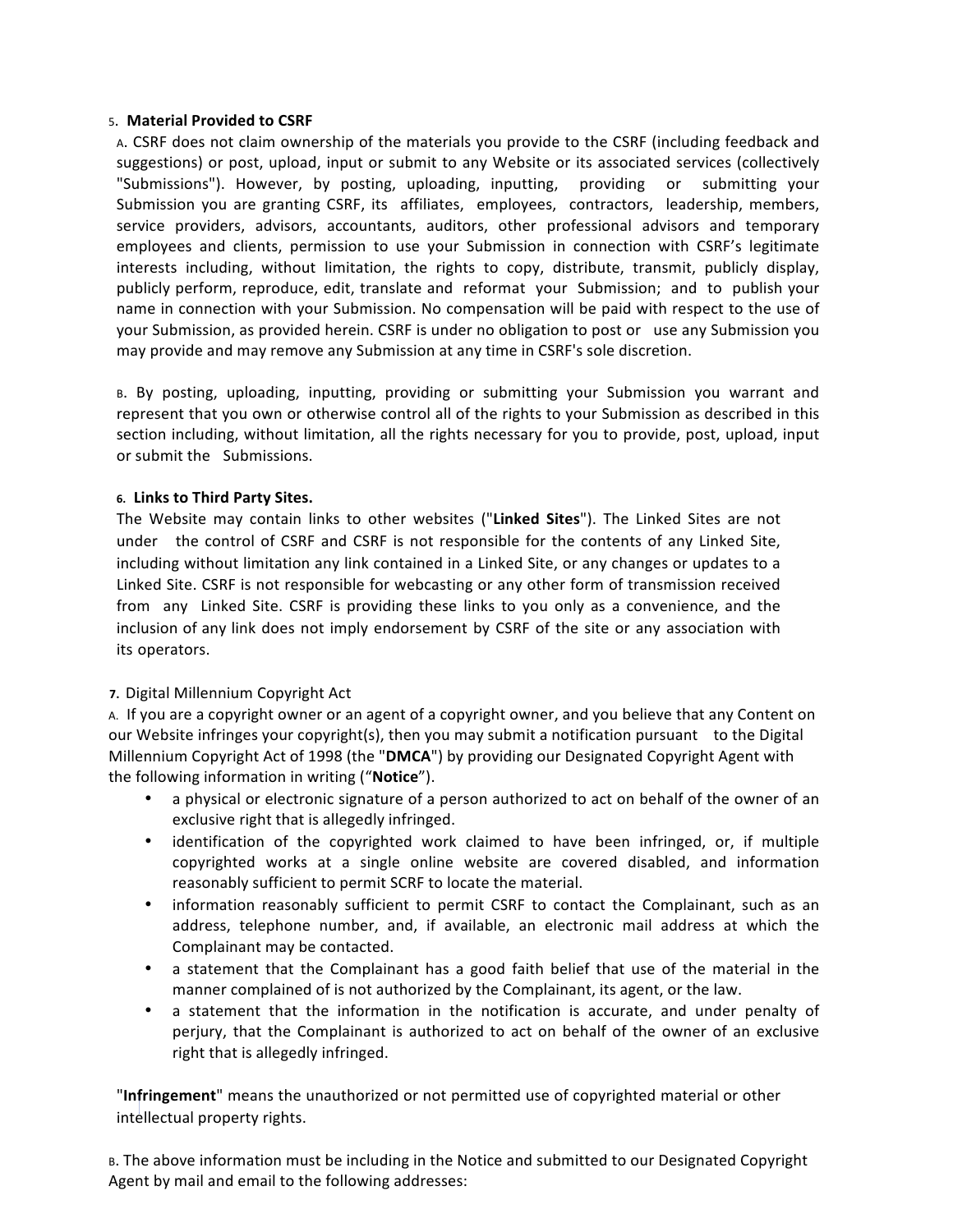California Scottish Rite Foundation Attention: Ray Godeke, DMCA Agent 2100 N. Broadway, Suite 350 Santa Ana, CA 92706 Telephone: (714) 547-7325 Email: rgodeke@casrf.org

- c. When we receive a Notice, we will remove the identified material promptly. We will promptly take reasonable steps to inform the user who posted the allegedly infringing material (the "alleged infringer") of the Notice and subsequent removal. The alleged infringer may then provide us with a counter-notice ("**Counter-Notice**") that the initial infringement notice was erroneous. Such Counter-Notice must be in writing and must include:
	- A physical or electronic signature of the alleged infringer;
	- Identification of the material removed or to which access has been disabled and the location at which the material appeared before it was removed or access to it was disabled;
	- A statement under penalty of perjury that the alleged infringer has a good-faith belief that the material was removed or access to it disabled as a result of error;
	- The alleged infringer's name, address, and telephone number; and,
	- A statement of consent to jurisdiction in federal district court and that the alleged infringer consents to service of process from the complaining party or its agent.

D. Upon receipt of a Counter-Notice, we will notify you of the Counter-Notice and restore the material within 10 to 14 business days of receipt of the Counter-Notice unless you inform us that you have filed an action seeking a court order to restrain the allegedly infringing party from engaging in infringing activity relating to the material on our Site.

**E.** Please note that if you fail to comply with all of the requirements of this section, your DMCA notice may not be valid and any removal requests may not be acted upon. **Please also note** that under Section 512(f) of the DMCA, any person who knowingly materially misrepresents that material or activity is infringing may be subject to liability.

#### **8.Indemnification.**

You agree to defend, indemnify and hold CSRF, its officers, employees, agents, service provider, contractors, members and clients harmless against any losses, expenses, costs or damages (including its reasonable attorneys' fees, expert fees and other reasonable costs of litigation) arising from, incurred as a result of, or in any manner related to your negligence, breach of these Terms of Use or violation of any applicable law.

#### **9. Disclaimer and Limitation of Liability.**

**A YOU ACKNOWLEDGE AND AGREE THERE ARE NO WARRANTIES OF ANY KIND, EXPRESS OR IMPLIED, INCLUDING BUT NOT LIMITED TO IMPLIED WARRANTIES OF MERCHANTABILITY, FITNESS** FOR ANY PARTICULAR PURPOSE, TITLE, NON-INFRINGEMENT AND ARISING OUT OF ANY COURSE OF DEALING, COURSE OF PERFORMANCE OR USAGE OF TRADE REGARDING THE INFORMATION, **PROGRAMS, PRODUCTS OR SERVICES INCLUDED IN OR AVAILABLE THROUGH THE WEBSITE OR** CSRF OR THAT SUCH INFORMATION, PROGRAMS, PRODUCTS OR SERVICES WILL MEET YOUR REQUIREMENTS. TO THE EXTENT PERMITTED BY APPLICABLE LAW, ALL SUCH INFORMATION, PROGRAMS, PRODUCTS OR SERVICES ARE PROVIDED ON AN "AS-IS" BASIS. ADDITIONALLY, CSRF, **ITS THIRD PARTY LICENSORS, SERVICE PROVIDERS AND THEIR OFFICERS, DIRECTORS, EMPLOYEES,** AGENTS, CONTRACTORS, MEMBERS AND CLIENTS ("PERSONNEL") DO NOT WARRANT THAT THE WEBSITE, CONTENT ARE ACCURATE, RELIABLE, CURRENT OR ERROR FREE, THAT ERRORS WILL BE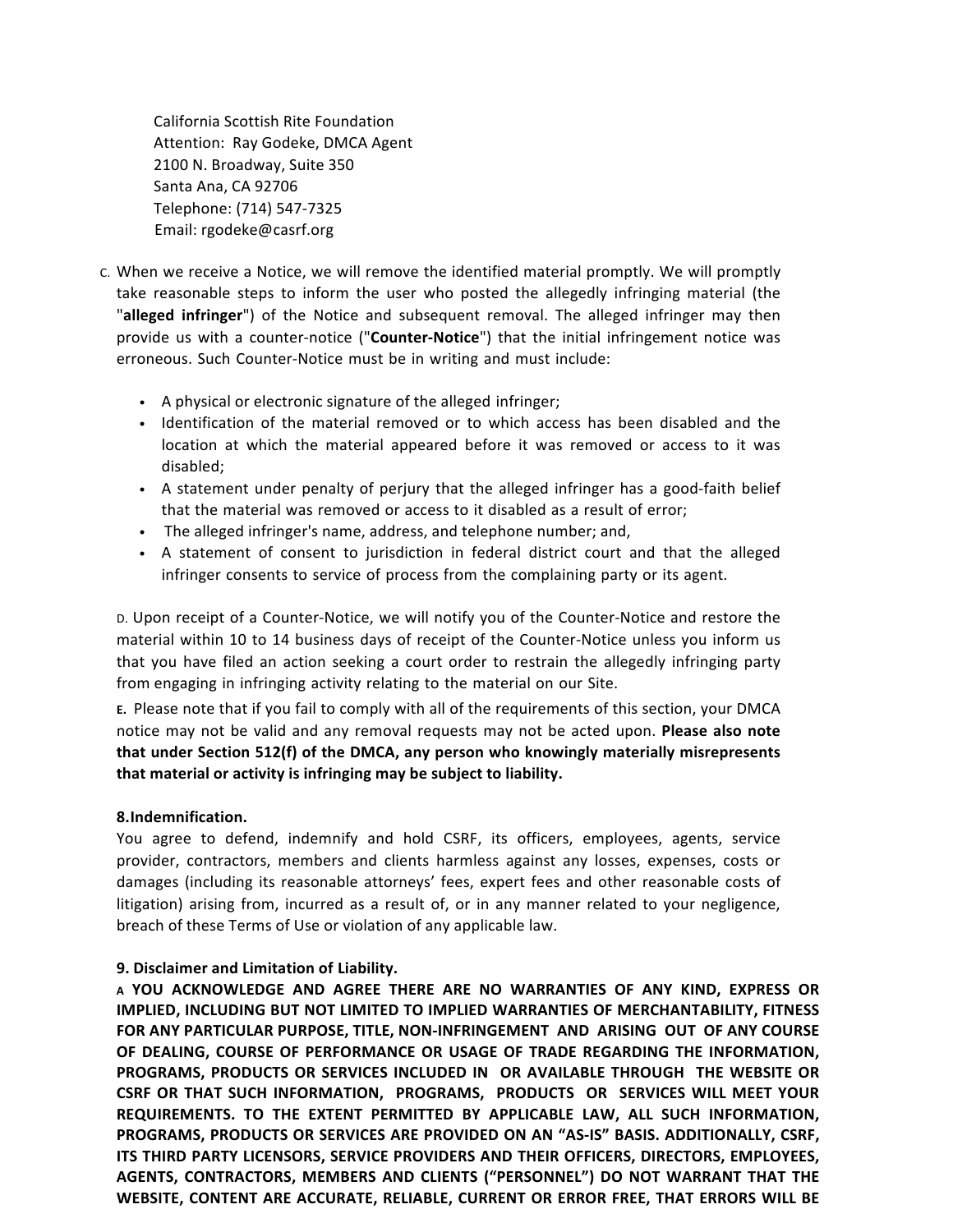# **CORRECTED OR THAT THE WEBSITE WILL BE UNINTERRUPTED OR SECURE, FREE OF VIRUSES OR OTHER HARMFUL COMPONENTS. T**

B. You agree to use the Website at your own risk and that you are solely responsible for the contents of your private and public communications, whether uploaded, posted, emailed or otherwise transmitted. **IN NO EVENT WILL CSRF BE LIABLE FOR ANY DIRECT, INDIRECT, INCIDENTAL, SPECIAL, EXEMPLARY, CONSEQUENTIAL OR PUNITIVE DAMAGES (INCLUDING, BUT NOT LIMITED TO,** PROCUREMENT OF SUBSTITUTE GOODS OR SERVICES; LOSS OF USE, DATA, DAMAGE TO SOFTWARE OR HARDWARE, LOST PROFITS OR BUSINESS INTERRUPTION) HOWEVER CAUSED AND ON ANY THEORY OF LIABILITY, WHETHER IN CONTRACT, STRICT LIABILITY, OR TORT (INCLUDING **NEGLIGENCE OR OTHERWISE) ARISING IN ANY WAY OUT OF THE WEBSITE EVEN IF ADVISED IN** ADVANCE OF THE POSSIBILITY OF SUCH DAMAGE. IF YOU ARE DISSATISFIED WITH ANY PORTION OF THE WEBSITE, OR WITH ANY OF THESE TERMS OF USE, YOUR SOLE AND EXCLUSIVE **REMEDY IS TO DISCONTINUE USING THE WEBSITE.** 

#### 10. **Disclosure**.

CSRF reserves the right at all times to disclose any information as necessary to satisfy any applicable law, regulation, legal process or governmental request, or to edit, refuse to post or to remove any information or materials, in whole or in part, in CSRF's sole discretion.

#### 11. **Termination and Access Restriction**.

CSRF reserves the right, in its sole discretion, to suspend or terminate your access to the Website and any Services, in whole or in part, at any time, without notice, demand or liability.

CSRF reserve the right to suspend terminate the operation of the Website and any or to change its contents at any time, for any reason and without notice.

#### 12. **Based in the United States.** English Language.

A. We are a corporation organized under the laws of the State of California and our business sites are located throughout California. The servers that host this website are located in the United States, and any Personal Information you provide to us will be processed by CSRF in the United States. You may transfer data to the United States by using our Website. If you are visiting from the European Union or other regions with laws governing data collection and use, please note that you are agreeing to the transfer of your information to the United States and processing globally. By providing your information you consent to any transfer and processing in accordance with this Policy.

B. The English version of this Privacy Policy governs. All disputes, claims and causes of action (and related proceedings) will be communicated in English.

#### 13. **General**.

To the maximum extent permitted by law, these Terms of Use and the Privacy Policy are governed by the laws of the State of California, U.S.A. and you hereby consent to the exclusive jurisdiction and venue of courts in Orange County, California, U.S.A. in all disputes arising out of or relating to the use of the Website. The prevailing party in any claim or cause of action arising from or relating to these Terms of Use is entitled to recover its reasonable attorneys' fees and costs. Use of the Website is unauthorized in any jurisdiction that does not give effect to all provisions of these terms and conditions, including without limitation this paragraph. You agree that no joint venture, partnership, employment, or agency relationship exists between you and CSRF as a result of this agreement or use of the Website. CSRF's performance of these Terms of Use is subject to existing laws and legal process, and nothing contained in this agreement is in derogation of CSRF's